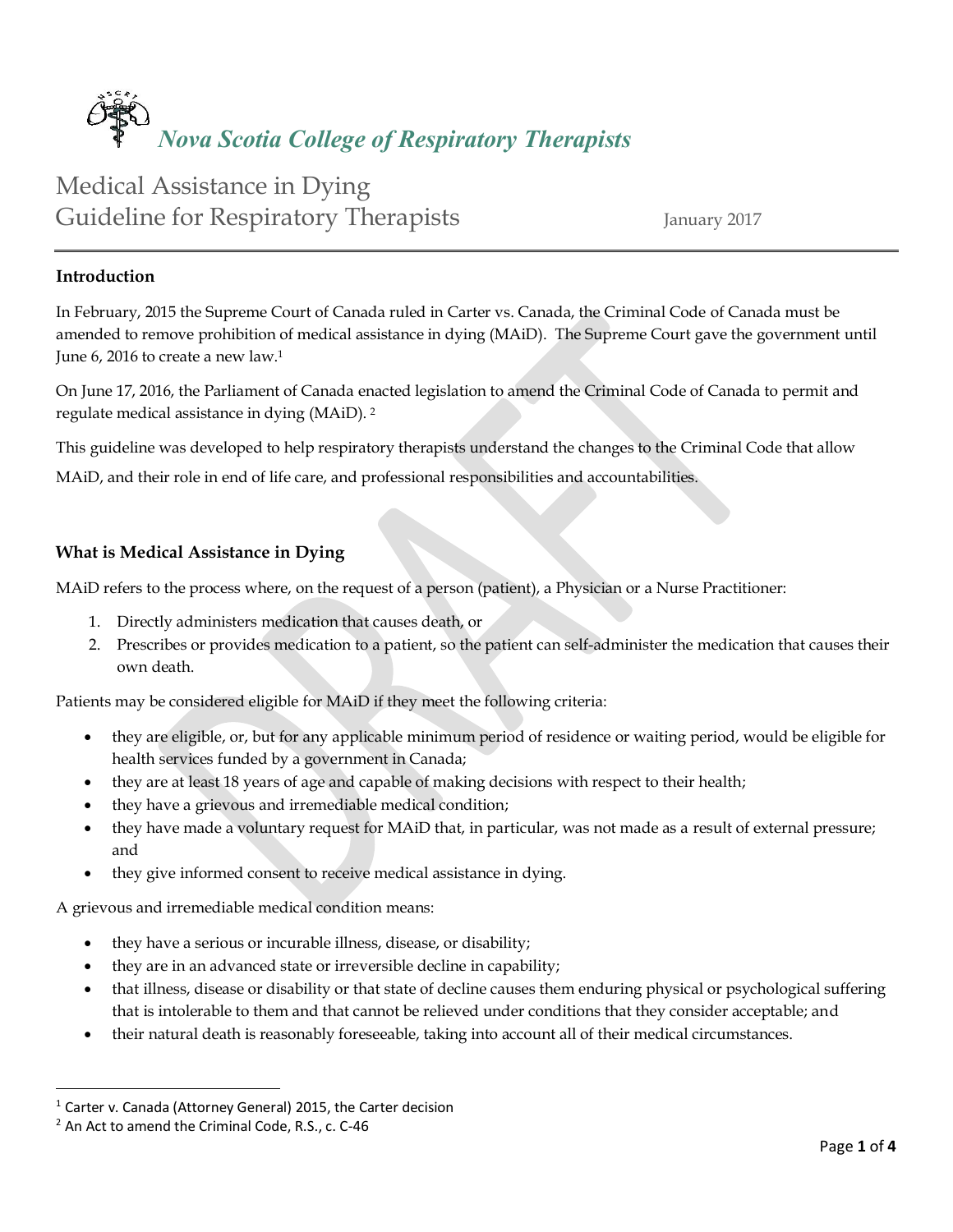# **Statutory Safeguards**

The Criminal Code sets out safeguards that must be met before an eligible client can receive assistance in Dying. Health care professionals need to be aware of these safeguards as well as any additional safeguards outlined in employer or agency policy.

The safeguards in section 241.2(3) of the Criminal Code include, but are not limited to, the following: <sup>3</sup>

- the patient's request must be made in writing and signed and dated by the patient;
- The patient's request must be signed and dated before two independent witnesses;
- Another physician or nurse practitioner has provided a written opinion confirming that the patient meets all of the eligibility criteria set out in section 241.2(1) of the Criminal Code
- There are at least 10 clear days between the day on which the request was signed by the patient and the day on which MAiD is provide – or if both physicians and/or nurse practitioners assessing the eligibility criteria are of the opinion that the patient's death, or the loss of capacity to provide informed consent, is imminent – any sorter period that the physician or nurse practitioner considers appropriate in the circumstances
- Immediately before the provision of MAiD, the physician or nurse practitioner must give the patient an opportunity to withdraw their request and ensure that the patient gives express consent to receive MAiD.

## **Purpose of this Guideline**

This guideline was developed to inform respiratory therapists of their professional responsibility to perform their duties respecting:

- Current legislation related to MAiD
- Respiratory Therapists Act
- Code of Ethical and Professional Conduct for Respiratory Therapists
- Standards of Practice for Respiratory Therapists
- Employer / agency policies and procedures

# **Respiratory Therapists and MAiD**

Respiratory Therapists (RTs) care for and support patients and their families through chronic illness and terminal illness. The NSCRT does not anticipate that respiratory therapists will be asked to assist a physician or nurse practitioner to perform MAiD and therefore this guideline does not address the processes involved in delivering or assisting MAiD.

While providing supportive care to patients, respiratory therapists may encounter patients who wish to request assisted dying, are being assessed for eligibility for assisted dying, or are in the waiting period to receive assisted dying. In these circumstances, your professional responsibility is to continue to provide supportive care to the patient and their family. It is your professional responsibility to become familiar with the processes involved so you are appropriately prepared to respond to questions from a patient regarding MAiD or if a patient informs you they want to request MAiD.

The Province of Nova Scotia has developed Frequently Asked Questions guides for physicians and nurse practitioners, healthcare professionals, and the public. You can access FAQ's for healthcare professionals at:

[http://www.nshealth.ca/sites/nshealth.ca/files/faq\\_for\\_care\\_professionals\\_2016\\_07\\_04\\_0.pdf](http://www.nshealth.ca/sites/nshealth.ca/files/faq_for_care_professionals_2016_07_04_0.pdf)

 $\overline{a}$ 

<sup>&</sup>lt;sup>3</sup> Criminal Code R.S.C., 1985, c C-46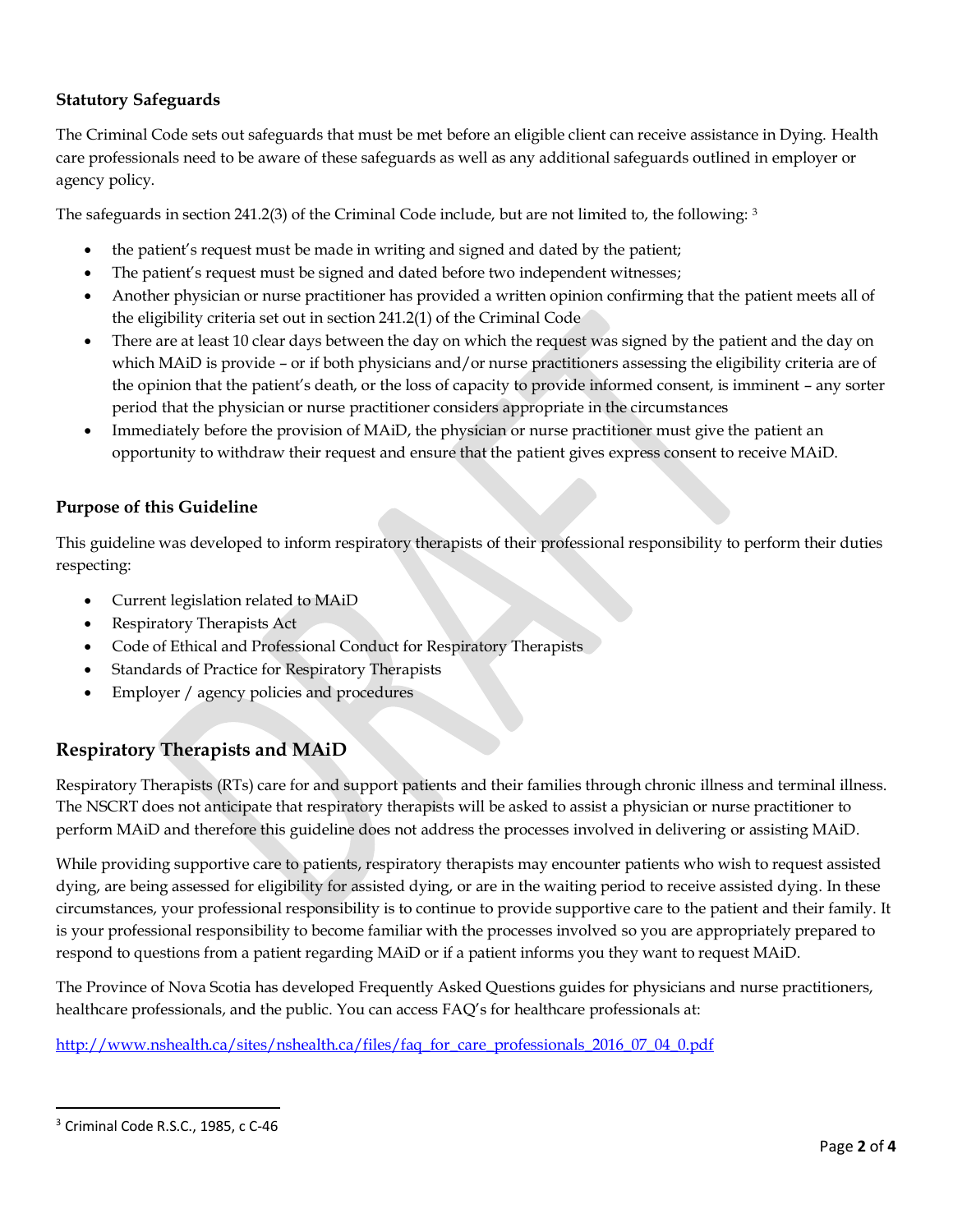# **Professional Responsibilities and Accountabilities**

In providing end of life care respiratory therapists apply their professional knowledge, skills, and judgement in collaboration with physicians and other health care professionals. In doing so, you are bound to apply the Code of Ethics and Professional Conduct for Respiratory Therapists and

- provide care without discrimination, with respect for the rights and dignity of all individuals*;*
- respect and protect the legal rights of the patient, including the right to informed consent and refusal or withdrawal of treatment;
- shall keep in confidence all privileged information concerning the patient*;*
- RTs shall perform their duties in accordance with the NSCRT Standards of Practice for respiratory therapy and all other applicable laws and regulations*.*
- In particular, Standards of Practice related to:
	- o Communication: RTs will maintain effective communication with members of the healthcare team regarding the patient's status and progress;
	- o Documentation: RTs will document all information relevant to the provision of care as per organizational policies and procedures:
	- o Respecting the personal and legal rights of the patient: RTs will inform the patient of the therapy/diagnostic procedure that will be performed, respecting the personal and legal rights of the patient including the right to informed consent and refusal of treatment.

Knowledge of your employer's policies and processes related to MAiD is required so you comply with the NSCRT professional ethics and standards of practice.

The rights of all healthcare professionals to conscientiously object to MAiD continue to be protected in the Charter of Rights and Freedoms and therefore, no health care professional is required to provide MAiD or assist a physician or nurse practitioner who is providing MAiD.

# **Counselling:**

 $\overline{a}$ 

While providing supportive end of life care, respiratory therapists may encounter patients who wish to discuss MAiD. In this circumstance, you may engage in conversation with the patient within the context of exploring the patient's reasons for the request and discuss all available end of life care options. You may provide objective and accurate information about MAiD in response to patient questions. Be aware, you cannot advise or encourage the patient to choose MAiD as this would be counselling or aiding suicide which is a criminal offence.<sup>4</sup>

Should a patient communicate to you their desire for medical assistance in dying in a hospital setting, you are to inform the attending physician or nurse practitioner. It is also appropriate that you advise your direct manager that a request is under consideration so that appropriate arrangements to support the health care team, the patient and their loved ones can be initiated. If you receive a request and are in a community setting, you are to contact the patient's physician or nurse practitioner, or, if you are unable to reach them, contact the office of NSHAs Vice President of Medicine at 902-491- 5892 NSHA FAQs for Health Care Professionals

<sup>4</sup> Criminal Code R.S.C., 1985, c C-46, Section 241